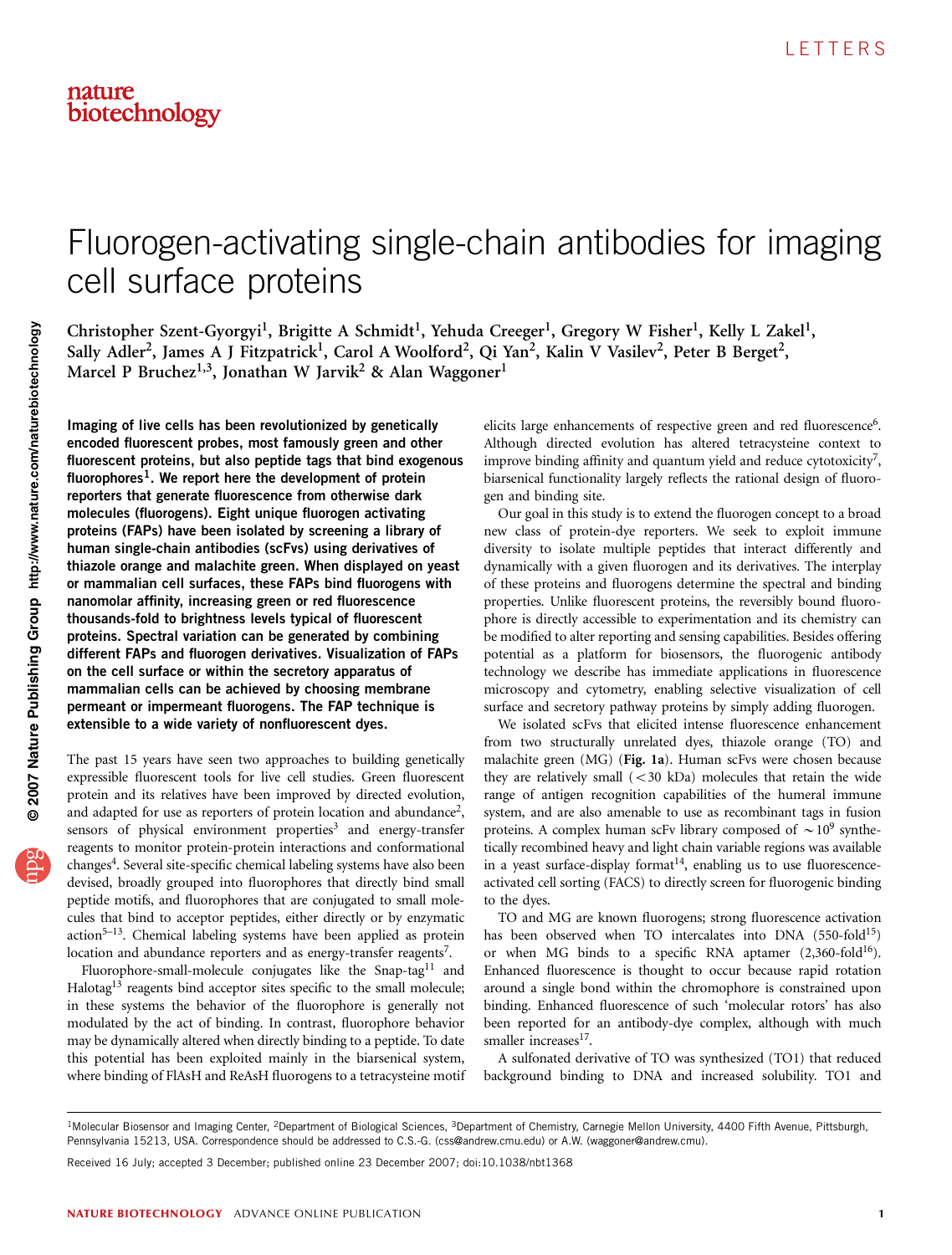

Figure 1 Fluorogens and their use with yeastdisplayed scFvs. (a) Structure of fluorogenic dyes used in this study. Depicted are the thiazole orange derivative TO1-2p and the malachite green derivative MG-2p. Dye cores are shown in black and R-group substituents in color. An MG-11p analog of MG-2p was used in some experiments. (b) Isolation of FAPs using FACS. Sorting screen shows separation of yeast cells bearing malachite green–activating scFvs from bulk yeast population. Horizontal axis shows distribution of cells by green fluorescence of antibody reagent that labels the c-myc epitope; vertical axis depicts distribution of cells by red fluorescence generated by binding of MG fluorogen. Sorting window (I) collects cells enriched for FAPs composed of heavy chain (VH), light chain (VL) and c-myc epitope (M); window (II) collects cells enriched for FAPs composed only of the heavy chain. (c) Homogenous format assay of live yeast cells displaying FAPs. Fluorescence excitation spectrum of displayed HL4-MG taken on 96-well microplate reader;  $10^7$  yeast cells in 200  $\mu$ l (effective concentration  $\sim$  10 nM scFv) were treated with 200 nM MG-2p. Inset shows low level of fluorescence background signal with JAR200 control cells that do not express FAPs.

MG were coupled to 3,350 or 5,000 MW polyethylene glycol (PEG) biotin (Fig. 1a), and the dye-PEG-biotin conjugates were used with streptavidin and anti-biotin magnetic beads to affinity enrich the yeast surface display library for dye-binding  $\text{scFvs}^{18}$ . The TO1 and MG enriched scFv libraries were further enriched and then screened for fluorescence-generating scFvs by 2-4 rounds of FACS using the dye-PEG conjugates (Fig. 1b) $^{14}$  $^{14}$  $^{14}$ . For most subsequent studies, TO1 and MG were coupled to diethylene glycol diamine (TO1-2p and MG-2p, Fig. 1a) to maintain the antigenic structure and aqueous solubility.

Sixteen clones that enhanced MG-2p fluorescence and two clones that enhanced TO1-2p fluorescence were isolated from the library (Supplementary Table 1 online). Sequence analysis has revealed that the TO1-2p FAPs are canonical 2-domain scFvs encoded by different heavy and light chain germline genes<sup>19</sup>. In contrast, the MG-2p scFvs represented six germline configurations, three composed of the usual heavy and light chain segments, and three composed of only a single heavy or light chain segment (Table 1). The smallest module, L5-MG, was just 110 amino acids long without the surrounding epitope tags, less than half the size of GFP.

We found that when FAPs were expressed on the yeast cell surface, high quality fluorescence spectra of cell populations could be determined in 96-well plates by direct addition of fluorogen (Fig. 1c). We used these homogenous assays to determine binding curves and spectra for all of our FAPs (Table 1). Each of the MG FAPs bound MG-2p tightly when assayed on the yeast cell surface, with apparent cell surface dissociation constants in the low nanomolar range. The  $K<sub>D</sub>$ s of HL1-TO1 and HL2-TO1 were in the high nanomolar range. To obtain stronger binders, one of the clones (HL1-TO1) was affinity matured by directed evolution using FACS selection<sup>[20](#page-5-0)</sup> for increased fluorescence at low fluorogen concentration, generating several FAPs with significantly improved brightness and binding affinity (Supplementary Fig. 1 online). The most improved FAP, HL1.0.1-TO1, bound TO1-2p with a cell surface  $K_D$  of about 3 nM.

HL1.0.1-TO1 and HL2-TO1 showed modest red shifts of excitation maxima (509 and 516 nm, respectively) relative to peak free dye absorbance (504 nm), but emission maxima differed more significantly (530 and 550 nm). Cell surface spectra of FAP/MG-2p complexes showed substantial variation. Excitation maxima of the complexes ranged from 620–640 nm, markedly to the red of free dye absorbance (607 nm), whereas emission maxima ranged from 645–670 nm, suggesting an increase in chromophore conjugation length or a correlated quantum yield increase.

To more rigorously investigate the properties of FAP/fluorogens, we produced secreted FAPs and purified the proteins (Supplementary Fig. 2 online). Figure 2a shows fluorescence spectra of these FAPs complexed TO1-2p or MG-2p. In solution, HL1.0.1-TO1 bound TO1- 2p with a  $K_D$  very similar to that observed on the cell surface (Table 1 and Supplementary Fig. 3 online). Direct measurement showed that the fluorescence of TO1-2p increased about 2,600-fold upon binding to the HL1.0.1-TO1. The extinction coefficient and quantum yield of the HL1.0.1-TO1/TO1-2p complex ( $\varepsilon = 60,000 \, \text{M}^{-1} \text{cm}^{-1}$  and  $\Phi =$ 0.47) are comparable to the values for Aequorea EGFP (53,000 and 0.60 (ref. 21)), and predict that this FAP/fluorogen has EGFPlike brightness.

HL4-MG and L5-MG respectively showed 185- and 265-fold reduced affinity for MG-2p in solution as compared to surface display, but affinity of H6-MG was reduced only fivefold. We have yet to determine the mechanism of this contrasting behavior. H6-MG binds MG-2p more tightly and with greater quantum yield ( $K<sub>D</sub> = 38$  nM,  $\Phi = 0.25$ ) than the RNA aptamer binds MG ( $K_D = 117$  nM,  $\Phi = 0.187$  (ref. 16)). Our result reflects a fluorescence enhancement of about 18,000-fold as compared to free fluorogen, which is much greater than the 40- to 100-fold enhancement with other antibody/ fluorogen complexes<sup>9,17,22</sup> but less than the 50,000-fold increase with a FlAsH reagent<sup>6</sup>. Absorbance of H6-MG/MG-2p is about 1.4-fold greater than free MG-2p (Table 1 and Supplementary Fig. 4 online) corresponding to an extinction coefficient of  $\sim$  105,000 M<sup>-1</sup>cm<sup>-1</sup>. The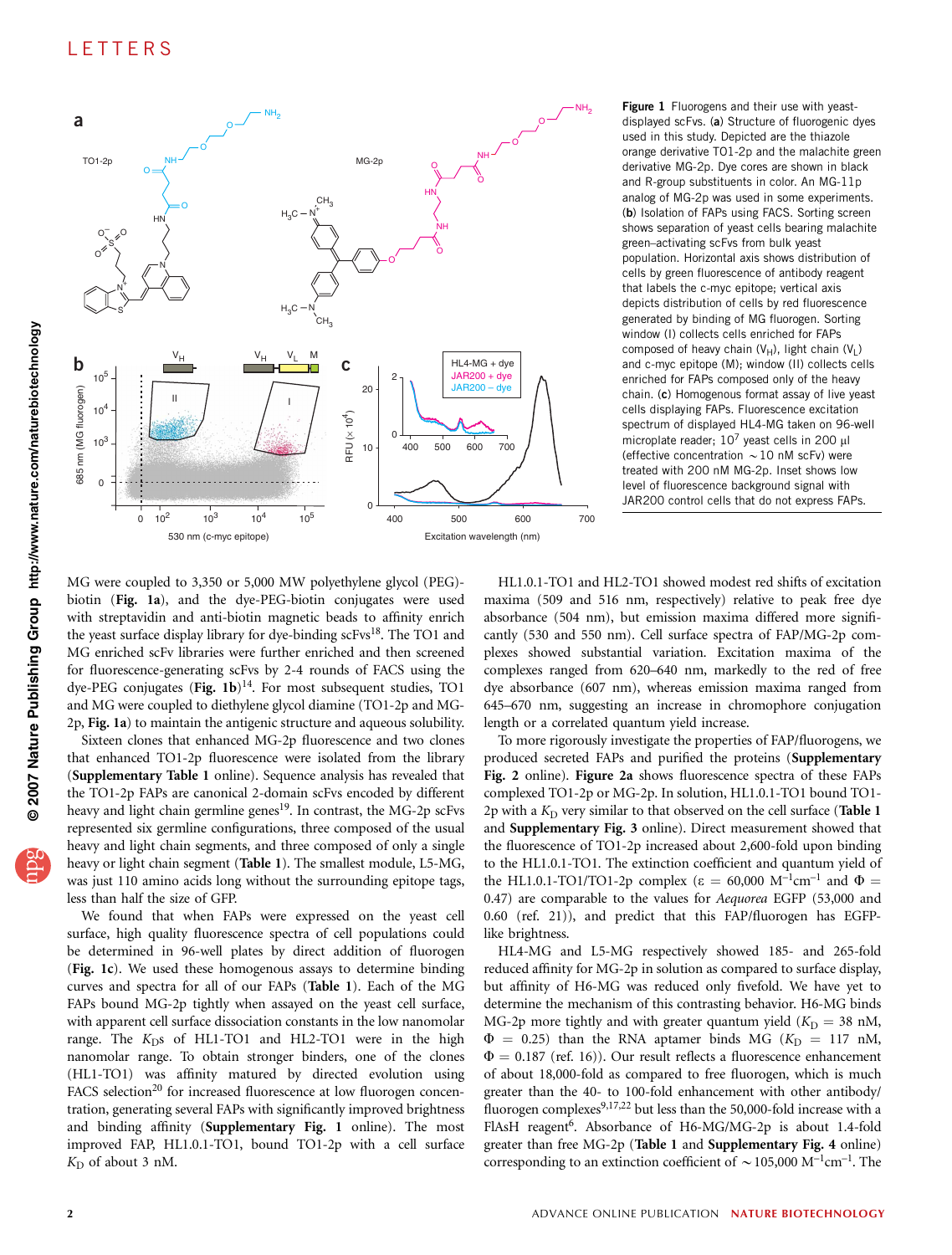Table 1 Properties of fluorogen-activating proteins

| Fluorogen <sup>a</sup>                                  | Fluorogen<br>activating<br>protein | scFv<br>format    | scFv<br>size (kDa) | Excitation<br>maximum<br>(nm) | Emission<br>maximum<br>(nm) | Cell surface<br>$K_{\cap}$ (nM) | Solution<br>$K_{\text{D}}$ (nM) | Extinction<br>coefficient<br>$(M^{-1}cm^{-1})$ | Quantum<br>vield<br>$(\Phi)$ | Fluorescence<br>enhancement |
|---------------------------------------------------------|------------------------------------|-------------------|--------------------|-------------------------------|-----------------------------|---------------------------------|---------------------------------|------------------------------------------------|------------------------------|-----------------------------|
| T01-2p                                                  | <b>HL1-T01</b>                     | $V_H - V_I$       | 26.1               | 510                           | 527                         | 360                             |                                 |                                                |                              |                             |
| $\varepsilon = 58,000$ M <sup>-1</sup> cm <sup>-1</sup> | <b>HL2-T01</b>                     | $V_H - V_I$       | 26.3               | 516                           | 550                         | 600                             |                                 |                                                |                              |                             |
| at 504 nm                                               | HL1.0.1-TO1                        | $V_H - V_I$       | 25.9               | 509                           | 530                         | 3.1                             | 1.7                             | 60.000                                         | 0.47                         | 2,600                       |
| MG-2p                                                   | HL4-MG                             | $V_H - V_H$       | 26.1               | 629                           | 649                         | 3.2                             | 590                             | 133,000                                        | 0.16                         | 15,700                      |
| $\varepsilon = 74,250$ M <sup>-1</sup> cm <sup>-1</sup> | L5-MG                              | V <sub>1</sub>    | 11.5               | 640                           | 668                         | 1.2                             | 320                             | 103.000                                        | 0.048                        | 4,100                       |
| at 607 nm                                               | H6-MG                              | $V_H$             | 14.4               | 635                           | 656                         | 7.5                             | 38                              | 105,000                                        | 0.25                         | 18,000                      |
|                                                         | HL7-MG                             | $V_{H}$ - $V_{I}$ | 26.5               | 619                           | 647                         | 0.58                            |                                 |                                                |                              |                             |
|                                                         | H8-MG                              | $V_H$             | 13.6               | 626                           | 646                         | 9.4                             |                                 |                                                |                              |                             |
|                                                         | HL9-MG                             | $V_{H} - V_{L}$   | 27.9               | 621                           | 650                         | 0.74                            |                                 |                                                |                              |                             |

aData for fluorogen at absorbance maximum. Spectral and binding properties determined for fluorogen bound to indicated fluorogen activating protein.

combined absorbance and quantum yield predict a red fluorescent probe with brightness slightly greater than the improved RFP monomer mCherry<sup>23</sup> and slightly less than ReAsH<sup>6</sup>. Excitation/emission fall nearly 50 nm to the red of mCherry and ReAsH, and also to the red side of heme excitation/emission, making this FAP especially well suited for 633 nm laser-excited imaging of mammalian cells and tissue.

Analyses using a variety of chemical derivatives of malachite green revealed that different fluorogen-FAP combinations have different binding affinities, fluorescence intensities and excitation/emission spectra. Figure 2b shows the spectral differences produced by three different MG fluorogen derivatives interacting with the same FAP, and

shows that the range of variation was specific to a given FAP. Although we do not yet know the specific molecular basis for any of these differences, it is clear that their existence highlights an advantage of our system namely that one can get different spectral readouts from the same FAP reporter by using different fluorogens.

The FAP-fluorogen system allows for multicolor imaging of cells expressing different

Figure 2 Fluorescence characterization of purified FAPs. (a) Fluorescence spectra of FAP/ fluorogen complexes. Excitation and emission spectra were determined in the presence of excess purified FAP (2  $\mu$ M HL1.0.1-TO1 and 100 nM TO1-2p; 2 μM HL4-MG, L5-MG, H6-MG and 200 nM MG-2p). The 488-nm laser excitation used in the experiment of Figure 3a is shown as a dotted line. (b) Fluorescence spectra of FAP-fluorogen complexes using different fluorogen analogs; depicted R-groups replace MG-2p R-group in Figure 1. Excitation spectra were determined using  $2 \mu$ M purified HL4-MG or L5-MG and 200 nM of indicated fluorogen analog: (I) malachite green diethylester; (II) crystal violet; (III) malachite green. Fluorescence intensity is normalized; actual fluorescence signal varied, mainly owing to differences in binding affinity. Depicted FAPfluorogen complexes showed 70- to 12,000-fold fluorescence enhancement over free fluorogen.

FAPs (Fig. 3a and Supplementary Fig. 5 online). We took advantage of the fact that MG and most of its derivatives have a well-resolved secondary excitation peak at near-ultraviolet to blue wavelengths that is sensitive to fluorogenic modulation by the FAP (Fig. 2b). We exploited this property to demonstrate fluorescent reporting in nonoverlapping green and red colors singly excited by the 488 nm argon laser. The experiment showed that there was no cross-specificity between TO1-2p and MG-2p FAPs, and that in the absence of FAPs neither fluorogen elicited significant fluorescence.

Our yeast FAPs are fused via AGA2 to the AGA1-AGA2 complex, which is directed to the outer leaflet of the plasma membrane by a C-terminal glycosylphosphatidylinositol (GPI) anchor before

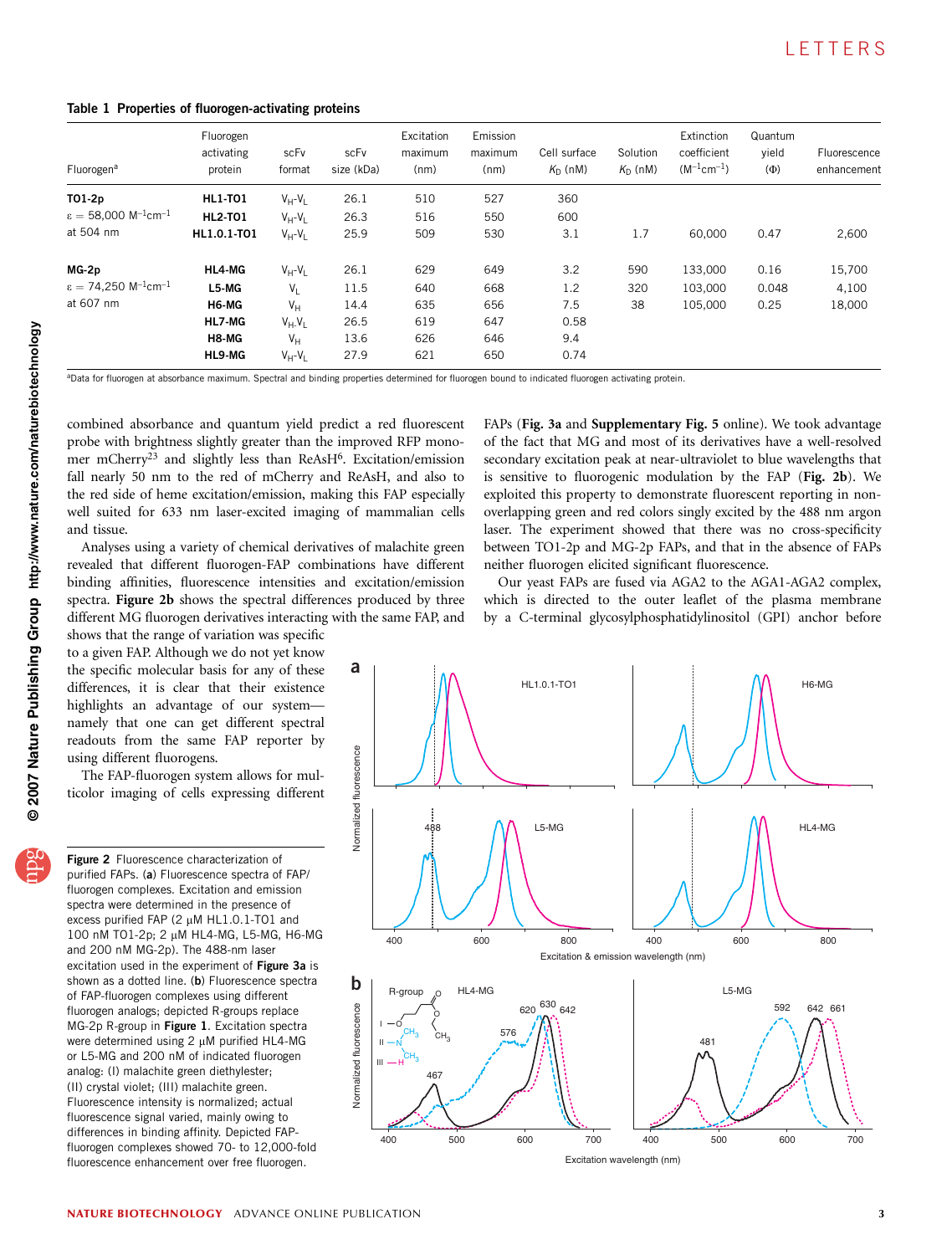## **LETTERS**



displayed on live cells. (a) Two-color confocal visualization of yeast surface–displayed FAPs using single laser excitation. Cells expressing HL1.0.1-TO1 or L5-MG were mixed 1:1 and excited at 488 nM in the presence of  $1 \mu$ M TO1-2p and 1 µM MG-2p. Left to right: TO1-2p emission channel (517–583 nm), MG-2p emission channel (668–700 nm), differential interference contrast (DIC) image and merge of fluorescent and DIC images. Statistical analysis indicates no cross-labeling of cell populations. Unlabeled yeast cells that did not express FAPs occured in all populations due to loss of low copy expression plasmid and serve as a control. (b) Selective confocal imaging of cell surface by FAPs as compared to GFP. Isogenic yeast strains displaying AGA2-HL4-MG and AGA2-GFP protein fusions were used. As surface labeling controls, c-myc epitopes on the FAP and the GFP were visualized with antibody/second antibody-Alexa 647. Left to right: HL4-MG visualized with 100 nM MG-11p, HL4-MG c-myc control, GFP native fluorescence, GFP c-myc control. (c) Selective visualization of biosynthetic-secretory compartment using membrane permeant fluorogen. NIH3T3 cells stably expressing HL4- MG fused to PDGFR were imaged by confocal microscope at 633 nm excitation after treatment for 5 min in PBS with 200 nM MG-11p (top row, membrane impermeant) or 200 nM MG-ester (bottom row, membrane permeant; for structure see Fig. 2b R-group I). On longer incubation, MG-ester illuminated intracellular features such as the nuclear periphery (endoplasmic reticulum) and Golgi become more difficult to visualize. (d) Surface labeling of human tumor cells with a MG FAP. Stably transformed M21 melanoma cells expressing HL4-MG fused to PDGFR were imaged as a confocal stack at 488-nm excitation using 10 nM MG-11p. Photomicrograph is a threedimensional reconstruction of the stack. (e) Surface labeling of fibroblasts with a TO1 FAP. Stably transformed NIH3T3 cells expressing HL1.1-TO1 fused to PDGFR and imaged as in d using 40 nM TO1-2p. (f) Simultaneous surface labeling of fibroblasts with MG and TO1 FAPs. NIH3T3 cells respectively expressing the FAPs of d and e were mixed 1:1 and imaged using 10 nM MG-2p and 40 nM TO1-2p. The transparency of surface-labeled cells allows fine discrimination of contact surfaces between cells of different colors. Scale bars,  $10 \mu m$ .

Figure 3 Fluorescence microscopy of FAPs

methods for selective labeling and homogenous detection. To illustrate such labeling and detection, we imaged an MG FAP and an identically anchored AGA2-GFP fusion pro-

insertion into the cell wall<sup>14</sup>. Live cell imaging using fluorescent proteins fused to GPIs or GPI-anchored proteins is useful for studying organization and function of membrane proteins, including signaling receptors and cell adhesion molecules, but these constructs may also label cell structures involved in biosynthesis, secretion and degradation. Dynamic imaging of lipid rafts and other surface features would benefit by confining fluorescence to proteins anchored to the outer leaflet . Whereas methods such as total internal reflection fluorescence microscopy have evolved to allow selective observation, there are no

tein<sup>24</sup> (Fig. 3b). The MG FAP and the GFP were visualized on the extracellular surface, but intracellular structures, many with the morphology expected of vacuoles and nuclear membranes (endoplasmic reticulum), were visualized only by the GFP.

To explore fluorogenic labeling of mammalian cell surface proteins, we fused selected TO1 and MG FAPs to the N terminus of platelet-derived growth factor receptor (PDGFR) transmembrane domain. The TO1 and MG FAPs were than expressed stably in NIH3T3 mouse fibroblasts and in M21 human renal carcinoma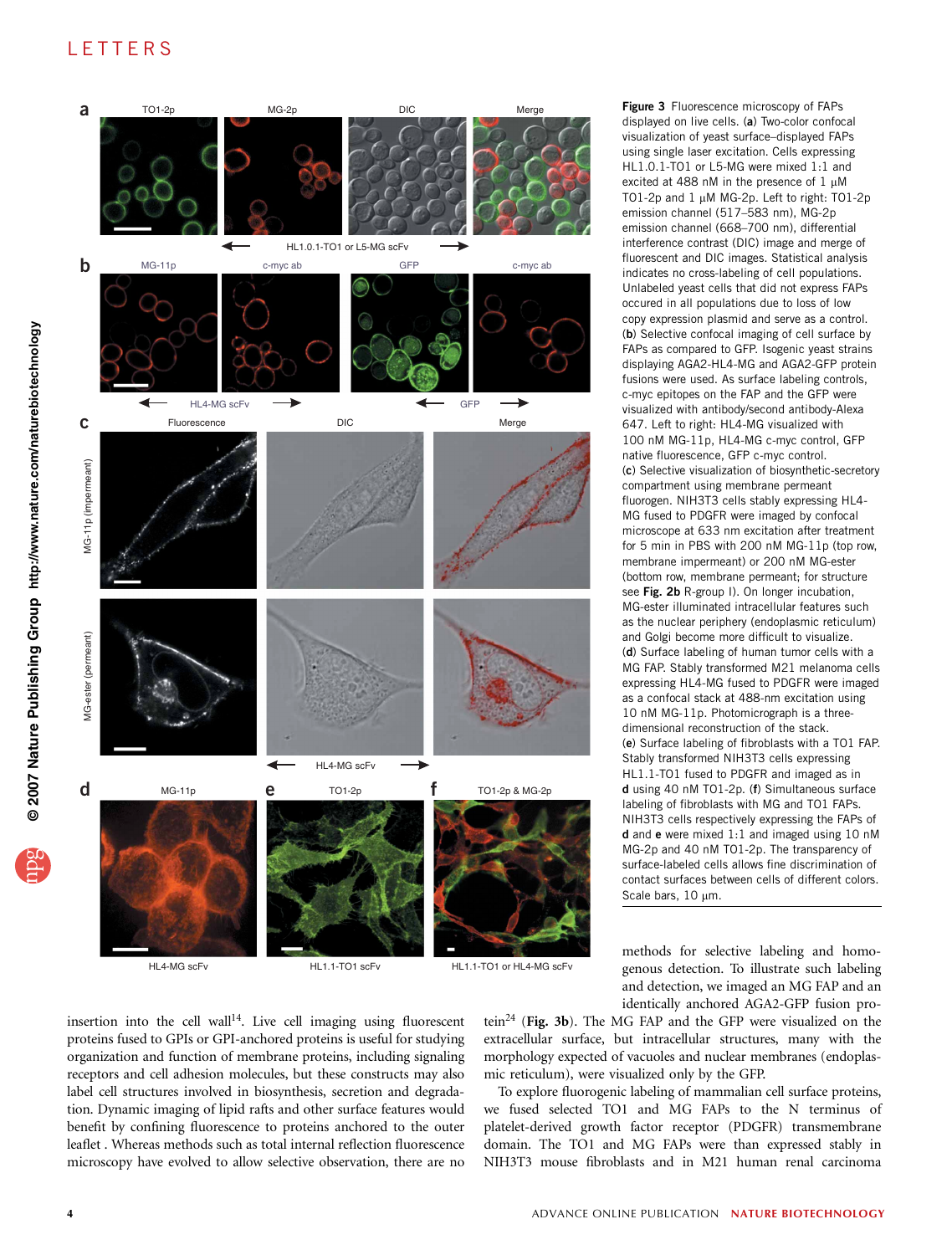<span id="page-4-0"></span>cells. In each case the transfected cells exhibited strong surface fluorescence when exposed to low concentrations of TO1-2p or MG-11p fluorogen (Fig. 3c–f). No significant intracellular fluorescence was observed under these experimental conditions; TO1-2p and MG-11p controls did not enter living NIH3T3 cells (Supplementary Fig. 6 online and data not shown).

It is noteworthy that little or no photobleaching of cell surface fluorescence was observed. Separate experiments showed that TO1-2p FAPs resisted bleaching about as well as EGFP and that MG FAPs were even more bleach resistant (Supplementary Fig. 7 online). Fluorescence signal of TO1-2p FAPs decayed to a TO1-2p concentrationdependent steady state, suggesting that rapid exchange of fluorogen (and/or fluorogen photoproducts) between the solution and the FAP itself was effectively buffering the system against photobleaching. For MG FAPs, other mechanisms may contribute, such as loose sequestration of dark fluorogen on the plasma membrane outer surface.

In aqueous solution mobile fluorogens such as MG or TO1 show almost no photoreactivity<sup>25</sup>, but under illumination MG conjugated to an antibody generates reactive oxygen species at a rate similar to GF[P26,](#page-5-0) sufficient to be phototoxic under continuous or intense excitation<sup>27</sup>. Phototoxicity correlates with photobleaching, suggesting that MG and TO1 FAPs generated reactive oxygen species at GFP-like rates. MG has also been used as an antifungal agent; at experimental concentrations the MG derivatives studied here had little or no effect on yeast growth (Supplementary Fig. 8 online).

Cell surface-exposed FAPs visualized with a membrane-impermeant fluorogen were seen at the plasma membrane only. When exposed to a membrane-permeant fluorogen, however, these same cells showed additional fluorescence within elements of the secretory apparatus, including the nuclear endoplasmic reticulum and the Golgi (Fig. 3c and controls in Supplementary Fig. 6 online). This result suggests that permeant fluorogens can be used to visualize FAPs shortly after cotranslational insertion into the lumen, and thus potentially report protein folding in near real time. Permeant fluorogens can be added and withdrawn at will, facilitating development of pulse-chase and other approaches to studying secretory and endocytic pathways.

When incorporated into fusion proteins, FAP domains provided a reporter of protein location and abundance in time and space. Fluorescence signal was generated only upon addition of a second component (the fluorogen); in this respect FAPs resemble the sitespecific chemical labeling systems. However, all chemical labeling systems require additional manipulation such as enzymatic conjugation steps or washes to reduce background signal, whereas FAPs can be visualized directly after fluorogen addition on a time scale of seconds (on the cell surface) to minutes (within the secretory apparatus). Fluorescence visualization can also be spatially controlled by the appropriate choice of fluorogen, enabling one to selectively observe fusion proteins at particular cellular locations. Multicolor imaging of spectrally and antigenically distinct FAPs co-expressed within a cell will greatly enhance the usefulness of different fluorogens to dynamically monitor complex cellular functions.

ScFv-based FAPs contain internal disulfide linkages and are currently adapted for use only in nonreducing environments, mainly the cell surface and secretory apparatus. FAP/fluorogens thus complement the biarsenical system, which is generally limited to intracellular reducing environments, primarily the cytoplasmic and nuclear compartments<sup>6,7,10</sup>. However, it has been shown that functional scFvs can be expressed cytoplasmically in a disulfide-free format in yeast and mammalian cells<sup>28-30</sup>, and future developments of scFv and other FAP platforms will address these intracellular compartments.

### **METHODS**

Experimental procedures and data analyses are presented as 'Methods and Supplementary Figures' in Supplementary Materials online. Methods are described for:

FAP nomenclature; yeast display library and yeast strains<sup>14</sup>; cloning of single chain antibody  $FAPs^{14}$ ; sequencing and classification of  $FAPs^{19}$ ; spectral characterization of yeast surface displayed FAPs; directed evolution of HL1- TO[120;](#page-5-0) secretion and purification of soluble FAPs; fluorogen binding affinity to yeast surface displayed  $FAPs^{20,31}$ ; fluorogen binding affinity to soluble  $FAPs^{31}$ ; quantum yields of FAP/fluorogens<sup>32-35</sup>; corrected absorbance of FAP/fluorogens; fluorogenic enhancement of FAP/fluorogens; mammalian cell surface expression of FAP molecules; microscopy; syntheses of fluorogens<sup>[36](#page-5-0)</sup>.

Accession numbers. GenBank: EU309680-EU309689.

Note: Supplementary information is available on the [Nature Biotechnology](http://www.nature.com/naturebiotechnology) website.

#### ACKNOWLEDGMENTS

We thank Dane Wittrup for providing an aliquot of the yeast scFv surface display library, members of his laboratory for advice and Nicholas Bateman for work on scFv maturation. Supported by National Institutes of Health grant 7 U54 RR022241 and Pennsylvania Department of Health grant 4100020575.

## AUTHOR CONTRIBUTIONS

B.A.S. synthesized fluorogens and derivatives; C.S.-G. and Y.C. cloned fluorogenic scFvs under the direction of C.S.-G.; K.L.Z. carried out cloningrelated molecular biology and protein purification; under the direction of J.W.J., S.A. constructed mammalian expression vectors with contribution from K.V.V.; G.W.F. and Q.Y. created stable mammalian cell lines; G.W.F. and J.A.J.F. performed microscopy; C.A.W. implemented directed evolution mutagenesis with contribution from P.B.B.; C.S.-G. conducted spectroscopy and binding experiments and analysis; C.S.-G. drafted manuscript and figures; M.P.B., J.W.J., P.B.B. and A.W. contributed editorially to manuscript and to general design of research; A.W. conceived fluorogen strategy and oversaw entire project.

Published online at [http://www.nature.com/naturebiotechnology/](http://www.nature.com/naturebiotechnology) Reprints and permissions information is available online at [http://npg.nature.com/](http://npg.nature.com/reprintsandpermissions) [reprintsandpermissions](http://npg.nature.com/reprintsandpermissions)

- 1. Giepmans, B.N., Adams, S.R., Ellisman, M.H. & Tsien, R.Y. The fluorescent toolbox for assessing protein location and function. Science 312, 217-224 (2006).
- 2. Yao, J., Munson, K.M., Webb, W.W. & Lis, J.T. Dynamics of heat shock factor association with native gene loci in living cells. Nature 442, 1050–1053 (2006).
- 3. Miesenbock, G., De Angelis, D.A. & Rothman, J.E. Visualizing secretion and synaptic transmission with pH-sensitive green fluorescent proteins. Nature 394, 192–195 (1998).
- 4. Pertz, O., Hodgson, L., Klemke, R.L. & Hahn, K.M. Spatiotemporal dynamics of RhoA activity in migrating cells. Nature 440, 1069–1072 (2006).
- Marks, K.M. & Nolan, G.P. Chemical labeling strategies for cell biology. Nat. Methods 3, 591–596 (2006).
- 6. Adams, S.R. et al. New biarsenical ligands and tetracysteine motifs for protein labeling in vitro and in vivo: synthesis and biological applications. J. Am. Chem. Soc. 124, 6063–6076 (2002).
- 7. Martin, B.R., Giepmans, B.N., Adams, S.R. & Tsien, R.Y. Mammalian cell-based optimization of the biarsenical-binding tetracysteine motif for improved fluorescence and affinity. Nat. Biotechnol. 23, 1308-1314 (2005).
- 8. Rozinov, M.N. & Nolan, G.P. Evolution of peptides that modulate the spectral qualities of bound, small-molecule fluorophores. Chem. Biol. 5, 713-728 (1998).
- 9. Farinas, J. & Verkman, A.S. Receptor-mediated targeting of fluorescent probes in living cells. J. Biol. Chem. 274, 7603–7606 (1999).
- 10. Hauser, C.T. & Tsien, R.Y. A hexahistidine-Zn2+-dye label reveals STIM1 surface exposure. Proc. Natl. Acad. Sci. USA 104, 3693–3697 (2007).
- 11. Keppler, A. et al. A general method for the covalent labeling of fusion proteins with small molecules in vivo. Nat. Biotechnol. 21, 86-89 (2003).
- 12. Chen, I., Howarth, M., Lin, W. & Ting, A.Y. Site-specific labeling of cell surface proteins with biophysical probes using biotin ligase. Nat. Methods 2, 99–104 (2005).
- 13. Reck-Peterson, S.L. et al. Single-molecule analysis of dynein processivity and stepping behavior. Cell 126, 335-348 (2006).
- 14. Feldhaus, M.J. et al. Flow-cytometric isolation of human antibodies from a nonimmune Saccharomyces cerevisiae surface display library. Nat. Biotechnol. 21, 163-170 (2003).
- 15. Nygren, J., Svanvik, N. & Kubista, M. The interactions between the fluorescent dye thiazole orange and DNA. Biopolymers 46, 39-51 (1998).
- 16. Babendure, J.R., Adams, S.R. & Tsien, R.Y. Aptamers switch on fluorescence of triphenylmethane dyes. J. Am. Chem. Soc. 125, 14716-14717 (2003).